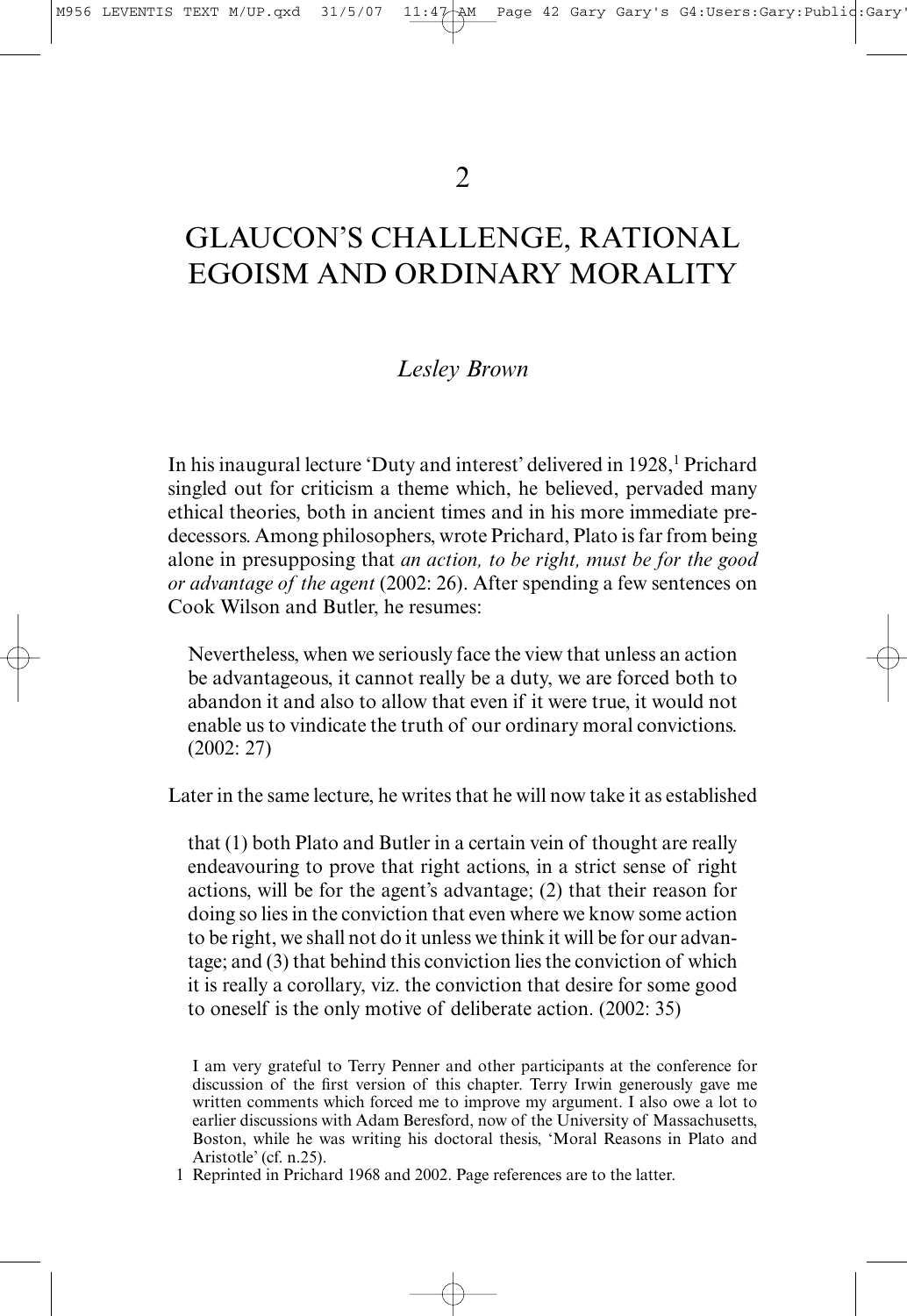# **I OBJECTIONS TO PRICHARD'S CHARGES, AND REPLIES**

In this chapter I shall go against the stream and offer a partial defence of Prichard.2 Though his criticism was highly influential, the predominant opinion today seems to be that it was misconceived, or at least that it can be answered. Two main strands of a critique can be mentioned. (In formulating them, I provisionally accept something I discuss below: Prichard's claim that his talk of actions being right, or being a duty, is equivalent to Plato's meaning when he writes than an action is *dikaion*, or just.) The first part of the critique is to protest that, contrary to what Prichard claims, in the *Republic* Plato is not offering to show that just *actions* are for the good or advantage of the agent. Rather, the thesis being defended is one about justice as a characteristic, not of actions, but of *an individual's soul*. <sup>3</sup> The second part asserts that when Plato makes Socrates talk of being just as advantageous for the just person, he must be understood to mean not that justice is an *instrumental* good for the agent, but rather an intrinsic good.4 To combine these, the objector to Prichard says that Plato argues, not that individual just acts pay, but that justice pays, and we must understand that as the claim that justice is in itself worthwhile for the agent to possess (not, that it *advantages* the agent).5

My reply to these objections will be brief, and I take them in the reverse order. The issues raised by the second part – that justice is presented as an intrinsic and not an instrumental good – are important and deserving of fuller discussion, but for the purposes of my argument the point can be conceded. All that my discussion requires is agreement that a person's justice is presented as *good for that person.* Once that is conceded, as it is by most if not all scholars, Prichard's objection still has considerable force.6 As I explain shortly, I'm particularly interested in defending Prichard's claim that even if the theses he finds in Plato were true, they would not enable us to defend the truth of our ordinary moral convictions. What I take him to have in mind is this: it is part of our

- 5 A quite different response is that of Professor Penner, who agrees with Prichard that Plato is talking about advantage, but denies that he is talking about morality (chapter 1 above, e.g., at p. 000).
- 6 A dissenter is Cooper 1999: 27, at least in so far as the *motivation* of the just person is concerned. He insists that the just person's reason for acting is that the good-itself (not his own good, and not anyone's good) demands it.

<sup>2</sup> There are a number of claims and forms of argument to be found in Prichard which I would not wish to defend. His claim (3) above is fair to Plato (in my view) but only if rephrased in terms of *rational* motives, as I argue in section II below.

<sup>3</sup> Vlastos 1971b: 67–8.

<sup>4</sup> Irwin 1995: 193 argues that justice should be seen as identical to a *dominant part* of happiness. In Kirwan 1965: 172–3 justice is represented as a formal, not an efficient, cause of happiness.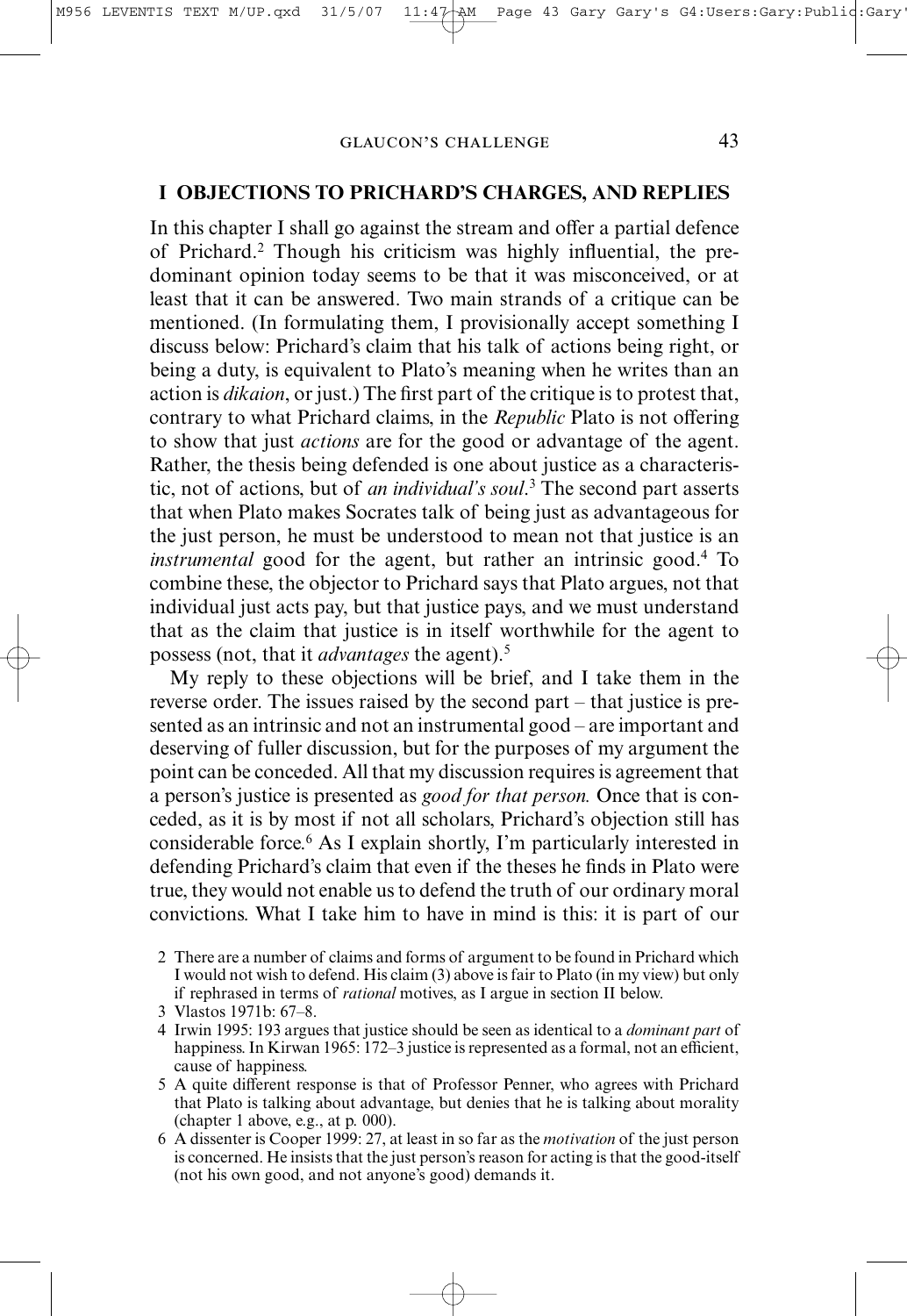ordinary moral convictions that a moral person's reason for doing just actions is not that to do so is a good to the agents themselves.

But what about the first part of the reply, which urges, against Prichard, that Plato does not seek to show that just *actions* are for the advantage or the good of the agent, but that justice itself, as a quality in the soul, is a special kind of good for the agent? I am happy to agree that Plato *should* have drawn a firm distinction between the question 'What reason have I to be just and to cultivate justice in my soul?' and the question 'What reason have I to do this, that or the other just action?' Richard Norman makes this point in connection with Prichard's criticism of Plato, and it is an important one.<sup>7</sup> But in truth the distinction is systematically ignored in the relevant discussion, which, for the purposes of this paper, is Books I–IV of the *Republic*. (I return to this issue at the end of the chapter.) Consider, for instance, the climax of the discussion, where Socrates pinpoints the task as inquiring 'whether it is profitable *to do just acts and to practise noble ones and to be just*, whether or not people recognise that you are like that, or *to do unjust acts and be unjust* (*adikein te kai adikon einai*)' (445a). So the first reply to Prichard is incorrect; Plato does not restrict his speakers' questions and answers to the psychic state of justice in the agent. He is happy to make Socrates pose the question 'Is it profitable?' both about doing just acts and about being just, and indeed to link these in one breath.8 So the reply that seeks to defend Plato by saying that he seeks to show that justice is profitable for the agent, but not that doing individual just acts is profitable, does not stand up.

# **II 'ORDINARY MORAL CONVICTIONS': PRICHARD ON DUTY, RIGHT ACTION AND** *DIKAION***; RATIONAL EGOISM INTRODUCED**

As already indicated, my chief aim is to support Prichard's charge that Plato's theory cannot vindicate our ordinary moral convictions. In this

- 7 Norman 1998: 45: 'There is one way in which we might try to avoid it [the position he labels moral egoism], and might retain the idea of one's own happiness and the idea of other people's needs as reasons for altruistic activity. We might do this by distinguishing two levels of reason giving. We could perhaps distinguish between the question, "What action should I perform (here and now)?", and the question, "What kind of life should I lead?" '
- 8 I am not suggesting that Socrates hopes to prove that a non-just person, in doing just acts, benefits himself. No doubt the claim that doing just acts benefits the doer would be restricted to the just acts of a just person. What I do draw attention to is the fact that Socrates *is* represented as arguing both that doing just acts, and that being just, benefits the agent (and thereby suggests that this benefit is the just person's reason for doing the acts).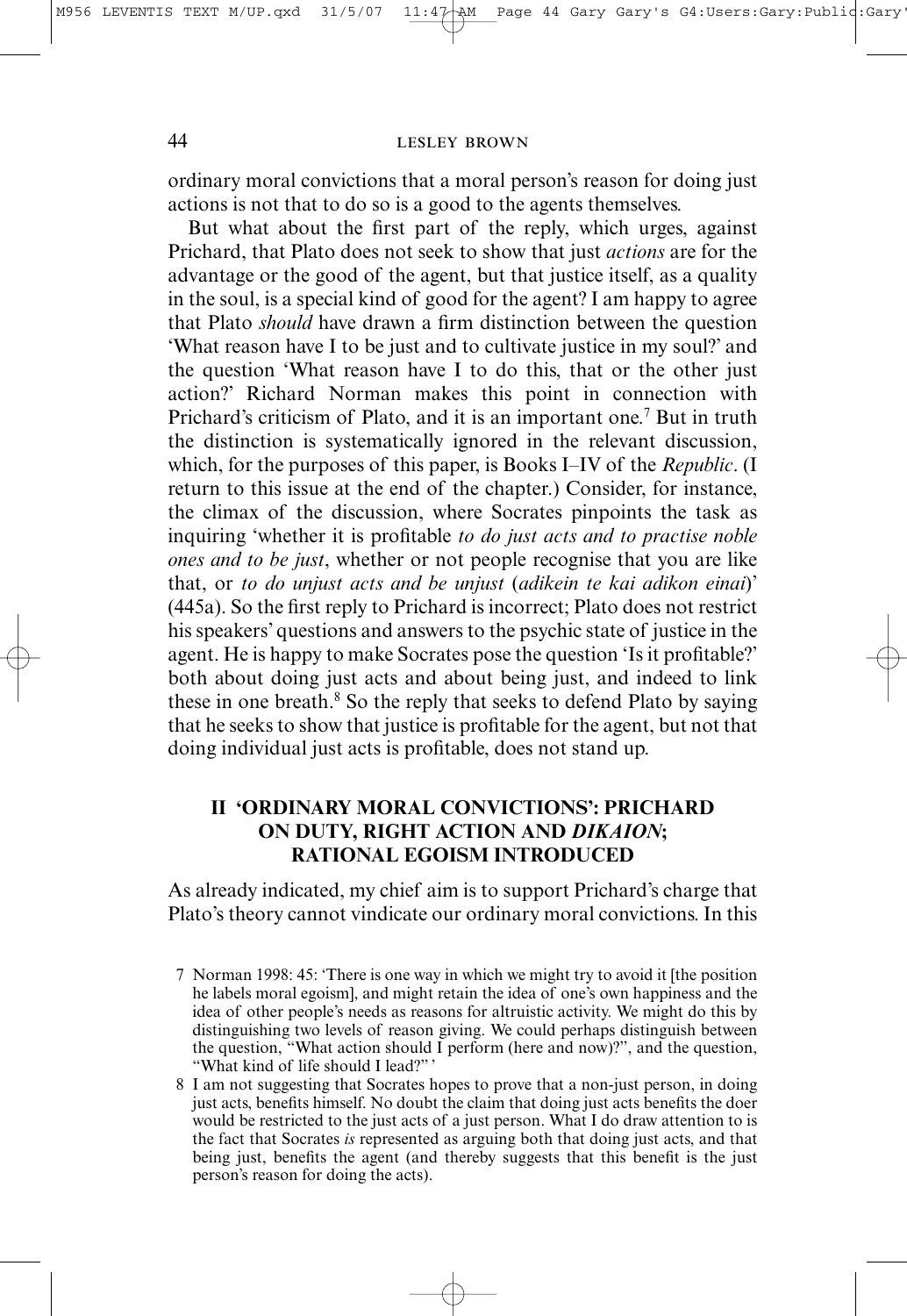chapter I consider some traces of 'ordinary moral convictions' as we find them in the first two books of the *Republic*. I look at how they are

treated (or mistreated) by all parties to the debate – Thrasymachus, Glaucon, Adeimantus and Socrates. I hope to show how the discourses of all the participants omit something important in ignoring and/or distorting these everyday moral views.

Of course, to appeal to 'ordinary moral convictions' is highly dangerous. It may be thought that what Prichard understood by it is so far removed from any fifth-century or fourth-century Greek notion that it is idle to spend any time on his views as quoted above. For a start – it may be objected – neither the Greeks nor we now are inclined to discuss the issues in terms of *duty*. True, but note that in the other quotations Prichard simply speaks about an action's being *right*. Is Prichard's equation of the notions of 'right' and 'duty' with Plato's *dikaion* (just) defensible? There are reasons why one might dispute it. Drawing on Williams's distinction, we might point out that *dikaion* (just) is a thick moral concept, whereas 'right' (as well as 'duty') is a thin one. Indeed, we should recall that justice is only one of four virtues discussed in the *Republic* (the others being wisdom, courage and temperance), though of course it is by far the most prominent.

Despite these considerations, it is not a distortion to regard the challenge 'Why should I be just/do just actions?'9 as being very close in spirit to the challenge 'Why should I be moral/why should I do what is right/my duty?' And many scholars – whether or not they have accepted Prichard's critique – have agreed with this. Here is a further piece of evidence in its support. Although, as noted above, four virtues are discussed, of which justice is but one, the other three are – in Books II–IV of the *Republic* – used only to describe agents (whether the person, or the *polis*). Only *dikaios* is used of actions as well as agents. This supports the impression that discussion of just actions is in effect discussion of right actions, specifically, actions in which we do the right thing by others. So I am happy to go along with Prichard's framing of Plato's question in terms of right actions.

In favour of this rough equation of the just with the right, we can note that the range of actions designated *dikaion* and *adikon* (just and unjust) is far wider than those picked out by the English just/unjust. As Socrates reminds us, mentioning vulgar or everyday views (442‒), typically *adika* acts include depriving someone of the gold they have left on deposit with you; temple-robbing, theft; betrayal, either of friends or of the city; breaking oaths or other agreements;

<sup>9</sup> See the end of section I above for evidence that Plato does not (though he should) distinguish these questions.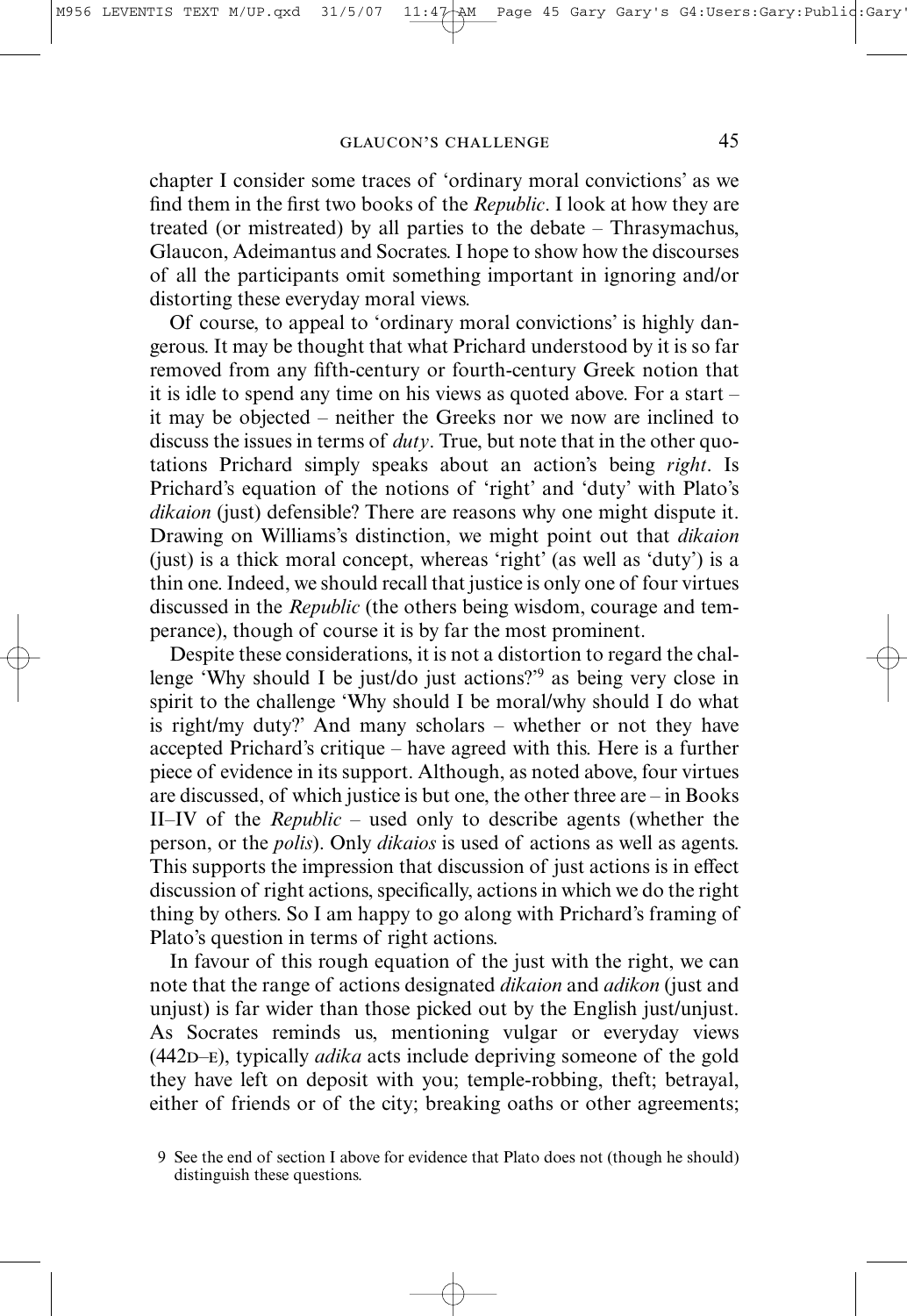adultery; neglect of one's parents; not giving due care to the gods. Many of these would not naturally be described as unjust (but rather simply as wrong or immoral), and similarly many of the acts labelled *dikaia* would not naturally be called just. This handy list will be important when we come to ask how we should understand Glaucon's point that unless you strip a man of his reputation it will be unclear if he acts *tou dikaiou heneka* 'for the sake of the just thing/for the sake of justice'. Henceforth, though I largely continue to use the terms 'just' and 'unjust', as direct translations of Plato's *dikaion* and *adikon*, we must bear in mind that 'right' and 'wrong' would be an equally good and in some ways less misleading translation. To this extent, then, Prichard's equation of the right and the just (when applied to actions) can be accepted.

So what are the ordinary moral convictions Prichard appeals to? First, that what makes just actions just is not their contribution to an agent's happiness, good or well-being. An essential feature of just actions is that they are other-regarding; indeed, we can usefully take over the idea Polemarchus derives from Simonides, that a just action is one in which in some way someone gives another what is owed or appropriate or due to them. As the list of 'vulgar' unjust actions shows, the 'other' may be the *polis* or the gods, as well as other persons. Though this account was rejected in Book I (no doubt because it focused on the justice of actions and not of agents), it certainly chimes well with the list of unjust (and by implication just) actions Socrates offers in Book IV. Of course, that they are other-regarding cannot be the whole of what makes just actions just, since an account is also needed of why they are praiseworthy. Second, and importantly for my argument, a *dikaios*/just person has reasons for doing *dikaia*/just actions which are independent of the agent's own good or happiness. This second point could be understood in terms of either motivating or justifying reasons. I am assuming that 'ordinary moral convictions' are at odds with both forms of egoism, psychological and rational. Rational egoism is the thesis in which I am mainly interested, but let us first get the other out of the way.

*Psychological egoism* is the thesis that the sole ultimate motive of action is the agent's own happiness/good/well-being. As I mentioned in my introduction, Prichard does assume that Plato held this thesis (and some views expressed by Socrates in, say, *Protagoras* and *Meno* offer some support). But I think that this is wrong. Certainly, all speakers in the *Republic* assume that one's own good is a very pervasive motive, but, as I shall show in sections III and IV, Thrasymachus, Glaucon and Adeimantus all briefly mention exceptions. They recognise, but describe scornfully, what I shall label moral 'oddballs', people who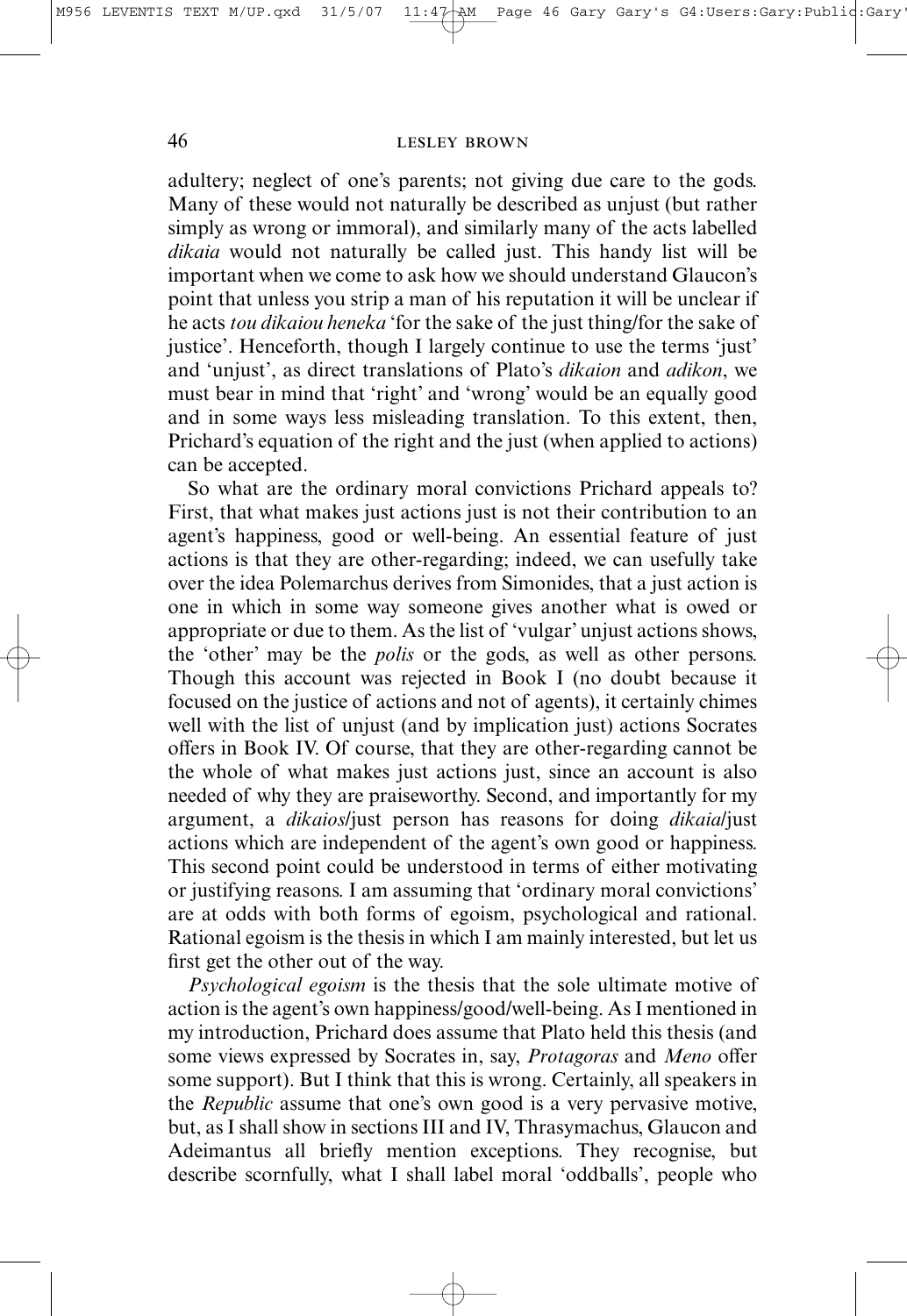M956 LEVENTIS TEXT M/UP.qxd 31/5/07 11:47 AM Page 47 Gary Gary's G4:Users:Gary:Publiq:Gary

act from considerations of what is just, despite holding that this is in opposition to their own good. A very different kind of exception is recognised by Socrates in his discussion of the tripartite soul. There Socrates argues that sometimes people are motivated by their appetites to do something in opposition to what the rational part recognises is best for oneself. So we should not agree with Prichard that Plato holds psychological egoism to be universally true of all actions, though no doubt Plato regards the motive of one's own good or happiness to be a very common one.

*Rational egoism* (also known as *rational eudaimonism*) is the thesis that the *practically rational* person always acts or chooses with a view, ultimately, to their own happiness. That is, it is a view about what it is *rational* to choose (not about what everyone does in fact choose). I take Prichard to be arguing that 'ordinary moral convictions' deny rational egoism, and are correct to do so. And I take his criticism of Plato to be a challenge to a discussion of morality which assumes that, to defeat the sceptic about morality, it can and must be shown that being just and doing just acts benefits the agent. 'Ordinary moral convictions', once again, deny rational egoism. They deny that the ultimate reason for doing a certain action is that it conduces or contributes to your own happiness. As such, ordinary moral convictions are at odds both with the immoralism of Thrasymachus, who declares that there is no reason to do just acts, since they do not benefit the agent, $10$  and with what some have called the moral egoism of Socrates, who replies that there is supreme reason to do just acts and to be just, since to do so and to be so is a special kind of good for the agent. $11$ 

# **III 'ORDINARY MORAL CONVICTIONS': A GLIMPSE IN** *REPUBLIC* **I**

In discussing what I call the glimpses of 'ordinary moral convictions' in *Republic* I (and, in the next section, *Republic* II), I borrow a little from White's *Individual and Conflict in Greek Ethics* (2002). White is concerned to deny the widespread belief in what he calls Hellenic harmony, the view that in Greek thought, both that of the philosophers and of the common man, there was held to be no conflict, but rather a harmony, between one's own happiness and one's conformity to ethical norms. I do not accept White's interpretation of the major thinkers, wherein he denies that Plato and Aristotle should be characterised as espousing

10 For instance at 348CD.

11 See especially IV. 443–end, discussed in my final section.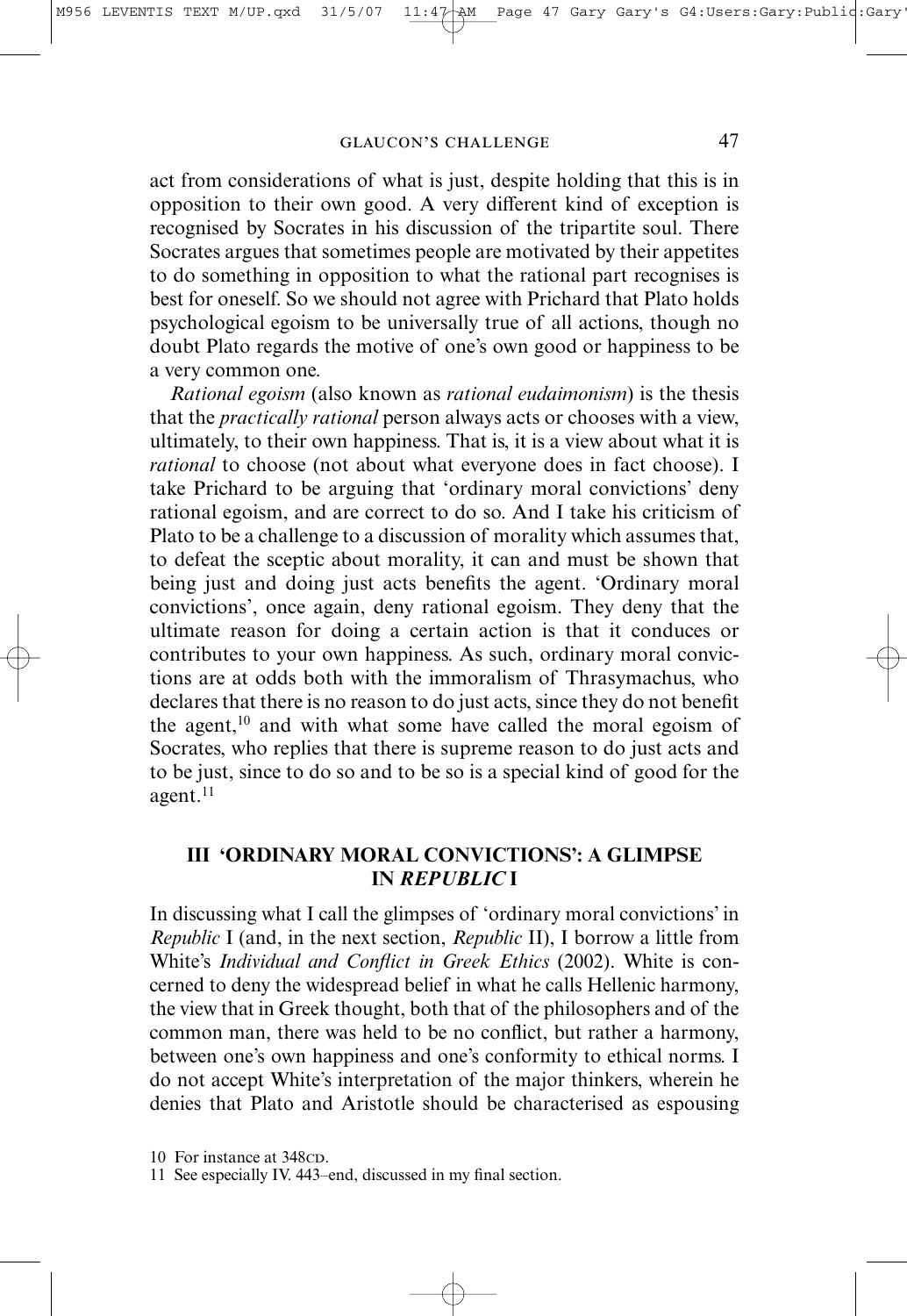eudaimonism or rational egoism.12 But I think White is absolutely correct about everyday moral views, and is right to argue that the common man did not necessarily espouse eudaimonism or rational egoism. In addition to arguments drawn from Thucydides and Aristophanes, White draws on the *Republic*. He convincingly shows that both Thrasymachus and Glaucon fleetingly recognise (but deride) a type of person who is not motivated solely by pursuit of their own happiness; and they recognise (but do not endorse) a view which holds that there are reasons to act which are not eudaimonist. In the next section I'll consider Glaucon's stance at some length. Here I consider Thrasymachus, drawing on White's discussion.13 Notoriously, Thrasymachus characterises injustice as *euboulia*, good sense, and justice as high-minded simplicity, *panu gennaia euêtheia* (34812). Now White's argument – that Thrasymachus recognises and derides non-eudaimonist thinking on the part of the everyday adherent to justice – depends on the adjective *gennaia*, highminded or noble.<sup>14</sup> If the people whose justice he labels thus – the simple just people – were assumed to be merely pursuing what they took to be their own self-interest in acting justly, then they would deserve the label 'simple', since they are – in Thrasymachus' view – badly mistaken about where their self-interest lies. But Thrasymachus is not merely saying these people are going the wrong way about pursuing their self-interest. In calling their conduct high-minded, he implies that they take the fact that certain conduct is just as a reason for doing it, independent of its being in their interest to act that way; perhaps even in spite of recognising that it is not in their interest to act that way.15

12 See Irwin 2004 for a searching review of White's book. While White argues that neither ordinary Greek morality nor Plato (or Aristotle) accepted what he calls Hellenic harmony, Irwin holds that eudaimonism, as defined above, is the predominant view both in ordinary Greek morality and in the philosophers. Irwin's criticisms of White's major theses are telling, and I agree with him against White that Plato's own theory is eudaimonist. But on 'ordinary morality' as glimpsed in the *Republic*, White is, I believe, correct.

- 14 Cf. also 3617 *andra haploun kai gennaion*, a straightforward and noble person. It is true that *gennaios* can have connotations of naivety (see next note on Irwin on this passage), but it seems clear that in the famous description of justice as *panu gennaia euetheia* it also has the connotation 'high-minded' or 'noble'. Plato is surely echoing Thucydides III.83.1, which also links *euêthês* with *gennaion*. As part of his well-known description of how words came to be differently applied, Thucydides relates 'simplicity, of which nobility has a large share, became a matter for derision'. Here *gennaion* has to have connotations of nobility, and so does it in the mouth of Thrasymachus.
- 15 Irwin 2004 resists this line of argument. He thinks that Thrasymachus' labelling justice as high-minded simplicity is compatible with his holding that the simpleminded just people are eudaimonists. The naive and foolish belief they hold is not that I can have a good reason for doing something that does not promote my

<sup>13</sup> White 2002: 166–73.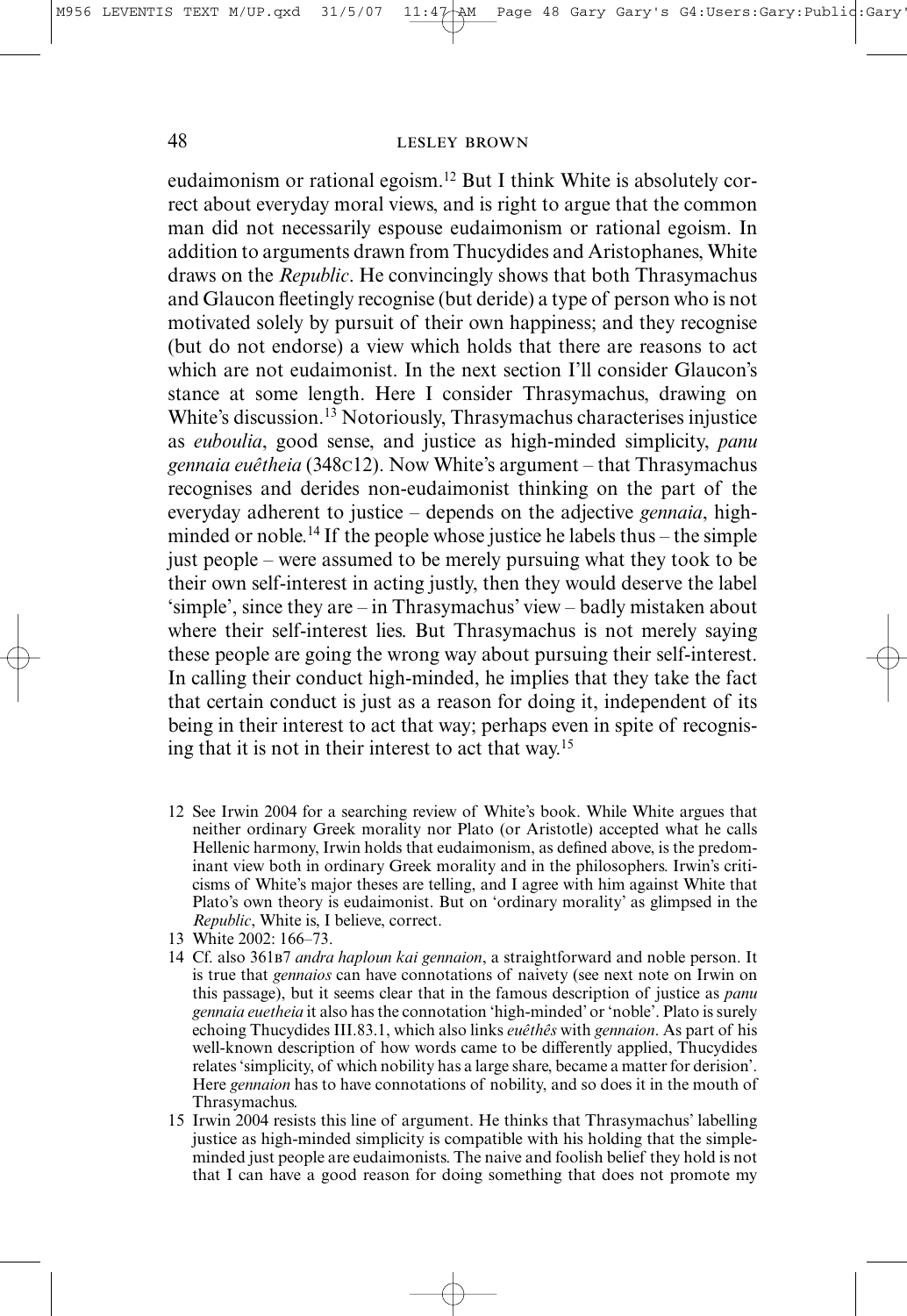# **IV EGOISM IN GLAUCON'S DISCOURSE, AND THE ODDBALL**

I turn now to the discourse of Glaucon. Let's recall how the whole debate is framed within an assumption of rational egoism.16 When Glaucon kicks off with a division of goods into three classes, the goods of all three classes are goods *for the agent*. They are all things we welcome for what they bring us, whether directly ('by themselves') or indirectly, i.e., through their so-called consequences.17 It is sometimes remarked that this leaves no room for something we might regard as good in itself, independently of any good *for someone*. And it's true that the division has no room for such a conception. Another absence, not often remarked, is this: there is no place in the three classes of goods for goods we welcome for their consequences, but not for their consequences *for the agent*. A person who had suffered from the plague might well be aware that he was in no danger of getting it a second time. Might he not still welcome as a good the ending of the plague, or a medicine which cured it or relieved its symptoms, or the practice of a doctor who could help sufferers? Of course, such concern *might* be purely egoistic (the person might value the health and the lives of other people only as contributing to his own well-being), but again it might not. So here is an overlooked class of good: one we welcome for what it brings to others. (This underlines what I said above about the whole discourse being framed in terms of rational egoism.) You may object that we are dealing with a division of goods introduced by Glaucon, which should not, therefore, be supposed to represent Plato's take on the matter. But I don't think this reply will do. It is a prevalent assumption voiced by Socrates in many of Plato's discussions that to desire

interest. Their naive beliefs will be that justice promotes the common interest and that rulers (who like everyone else are recognised to be pursuing their own interest) in claiming to act justly are claiming to promote the common interest as well as their own interest. But this interpretation depends on taking *gennaia* to mean naive. As argued in the previous note, it more probably retains its meaning of being noble or high-minded.

- 16 Cf. Kraut 1992b: 313: 'the thesis [Socrates] undertakes to prove is phrased in various ways: It is better (*ameinon*) to be just than unjust (357<sup>B1</sup>); justice is to be welcomed for itself if one is to be blessed (*makarios* 358A3); the common opinion that injustice is more profitable (*lusitelein*) must be refuted (3608); we must decide whether the just person is happier *(eudaimonesteros)* than the unjust (361b3); justice by itself benefits (*oninanai*) someone who possesses it whereas injustice harms him (367p3-4)' and so on. The question of which life we should choose is decisively answered by showing which life benefits us more, makes us happier, is better for us etc.: these are simply interchangeable.
- 17 I pass over the much-debated question of how we should understand the division of goods. I have been convinced by Heinaman's 2002 interpretation, but I don't think my argument depends on a particular interpretation.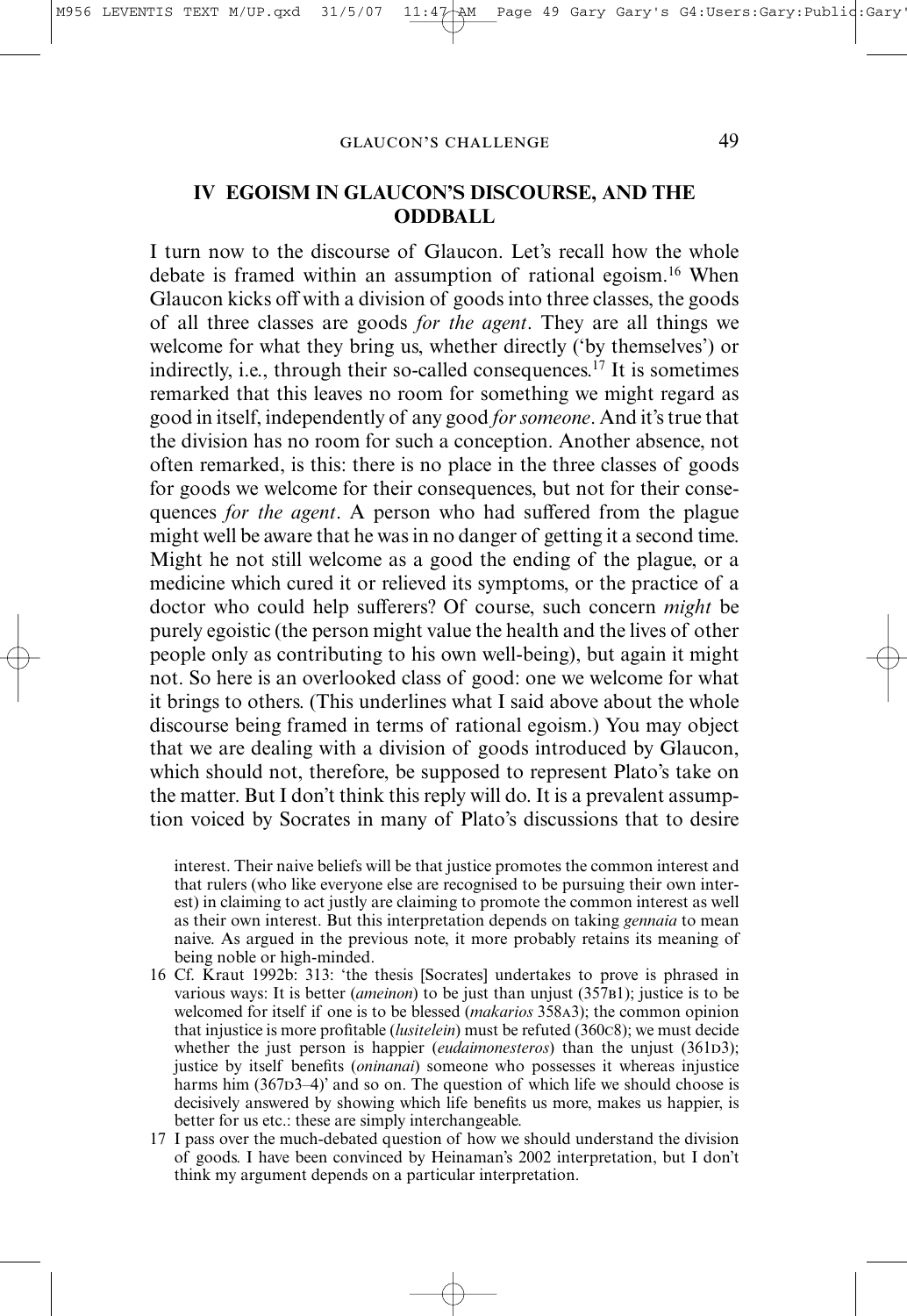something is to desire that it come to oneself.18 Likewise, it is assumed that to regard something as good is to regard it as good for oneself.

The social contract theory sketched by Glaucon places justice, *to dikaion*, 'in the middle'. This amounts to the claim that justice – that is, me doing just acts – is a second best. It is intermediate in value for me between the best for me (allegedly the situation in which I am able to wrong others by getting what is rightly theirs, and not suffering in return) and the worst for me (in which others wrong me and I am powerless to defend my own interests, 3596–9). Notoriously, in his presentation of the social contract theory, Glaucon paints a strikingly pessimistic picture of human nature, claiming that everyone, just and unjust alike, pursues *pleonexia* – the desire for more than your fair share – as a good, and that anyone, granted immunity from detection, would commit every crime in the book to pursue his own interest at the expense of others. (Despite this, he will go on to mention an oddball exception, of whom more in a moment.)

It is interesting to note how unsympathetically the social contract theory is presented by Glaucon, in comparison to its appearance in Protagoras' Great Speech.19 Here are some contrasts. First, the version in Protagoras' myth makes it advantageous *to the group* to acknowledge laws which prevent them fighting one another, while Glaucon's version presents it as an advantage *to an individual* that he secure a nonaggression pact. Second, Protagoras's version bases law and morality on self-interest, yes, but not on the outright selfishness or *pleonexia* to which the Glaucon-theorists marry it. And third, Protagoras' myth shows how the benefits of coming together in a mutually beneficial set of rules and practices can be achieved only when those in a community have the motives of *aidôs* and *dikê* instilled into them. In effect, Protagoras' myth recognises that if *pleonexia* were indeed the predominant motive of every individual, then law-abidingness, mutual respect and the advantages they bring would not be possible.<sup>20</sup> All this is missing from Glaucon's version. That version may take for granted the advantages to the group of a set of rules and practices which are generally observed, but it is striking that there is no mention of such, but rather, an insistence on *pleonexia* as a motive and a focus on the attractiveness of being a free-rider.

<sup>18</sup> *Meno* 77c6–D1; *Symposium* 204D, 205E.

<sup>19</sup> The Great Speech, *Protagoras* 320p-328p. Zeus's gift of conscience and justice, aidôs and dikê, 322<sub>BC</sub>; cf. 323<sub>A</sub>. Similar theses can be found in some fragments of Democritus D 109, D 112 (law benefits men, in opposition to Glaucon's view that it constrains them) and D 116, with Taylor 1999: 229.

<sup>20</sup> Cairns 1993: 356 stresses correctly that Protagoras envisages internal as well as external sanctions operating. He suggests that nurses, teachers etc. saying 'this is just, this is unjust' etc. (325) amounts to the teaching of *aidôs.*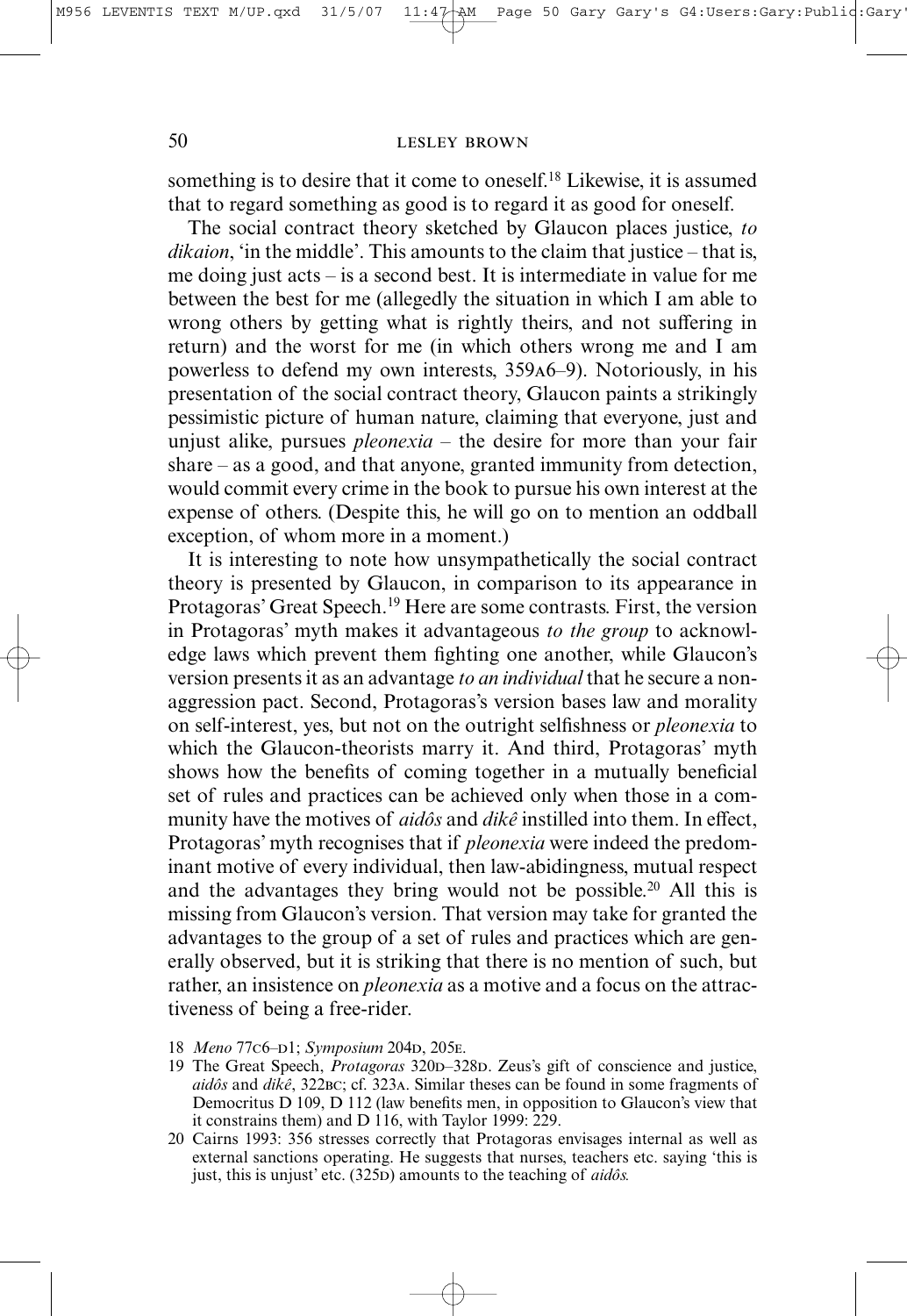Most of the time it is left implicit in Glaucon's speech that good means good for the agent, but occasionally this is made explicit, as at  $360c - D$ , a passage of interest as it is the first appearance of what I shall call the oddball, the exceptional just person.

No one is just voluntarily, but only under compulsion. Justice is not thought to be a good thing for the individual (*hos ouk agathou idiai ontos*). Every man believes injustice to be much more profitable to the individual (*idiai* again) than justice.

Now for the oddball (360<sub>D</sub>):

anyone who came into possession of the kind of freedom I've described, and then refused ever to do any wrong and did not lay a finger on other people's possessions – he'd be despised as pathetic and brainless, though in public people would be deceptive and praise him, for fear of being wronged.21

Here is the first appearance of the oddball: the exception to Glaucon's rule about what everyone would do. True, he is strictly only a hypothetical case, but the remainder of the description suggests he is a reality, praised in public but pitied and despised as a loser. So here is someone who – unlike everyone else – is *hekôn dikaios*, is voluntarily just. He isn't doing it only for the reputation, and in fear of the consequences of being caught stealing someone else's property. Acting justly isn't a *pis aller* for such a person – the silly fool!

I now jump ahead to the reappearance of the oddball in Adeimantus' speech, before returning in the next section to interrogate Glaucon's speech further. Adeimantus recalls how parents, poets and teachers recommend the just life for its rewards, and urge that even the gods can be bought off by appropriate rites. He asks how anyone with any power, money or influence would honour justice rather than laugh at it, but then recognises the possibility of one who through some divine nature has an aversion to wrongdoing, or one who through knowledge refrains from it (366c–D). No one else, among those who act justly, does so voluntarily, *hekôn* (a direct echo of what Glaucon said) – they're compelled to by cowardice, old age or weakness.<sup>22</sup> I suggest we have here another glimpse of the person who doesn't want to take another's property

<sup>21</sup> Here and elsewhere translations are from Griffith 2000, though lightly adapted in some cases.

<sup>22</sup> Vegetti 1998: vol. 2 notes ad loc. suggests that we are to understand Socrates as the one who through some divine nature has an aversion to injustice, and Plato as the one who refrains through knowledge (*epistêmên labôn*). But I find this implausible.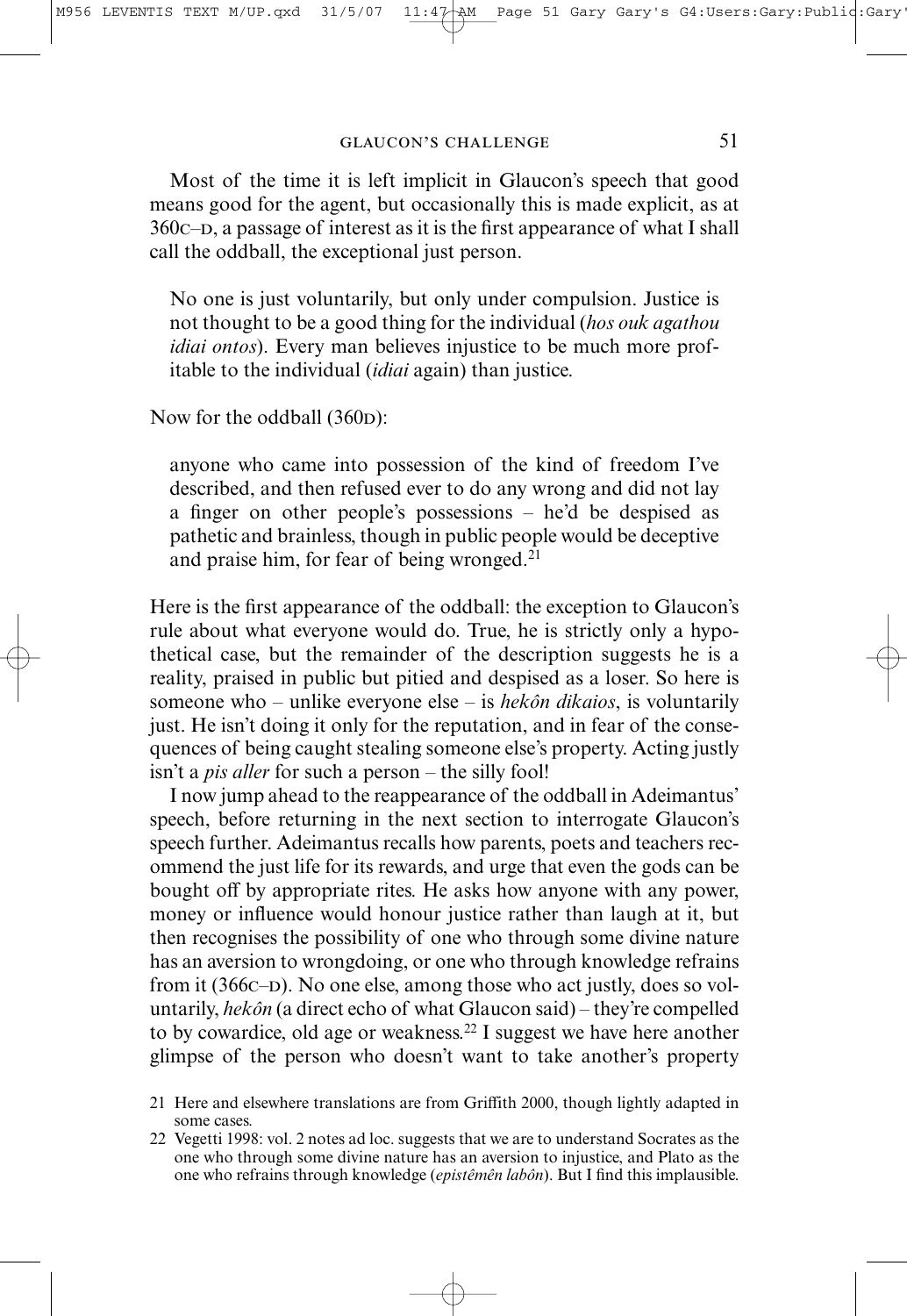(360), because, say, the idea of stealing what rightfully belongs to the orphan disgusts him. White correctly points to these passages as showing Plato's recognition of exceptions to the rule that everyone seeks their own interest in everything, so that if they do just acts, it is because they think it is in their interest to do so.23 Unlike White, however, I do not find authorial recognition that the approach represented by these exceptions is a rational one. The dice are loaded heavily against morality, in a way I'll now try to demonstrate by returning to Glaucon's speech.

# **V THE JUDGEMENT OF LIVES: SOME ISSUES**

Glaucon follows up the social contract theory and the thought experiment of Gyges' ring with a further one: the Judgement of Lives. Here an even more extreme counterfactual possibility is envisaged, labelled by Bernard Willliams Plato's 'experiment in motivational solipsism'.24 Two lives are to be described – that of the perfectly unjust person with all the advantages of the reputation for justice, and that of the perfectly just person with all the disadvantages of the reputation for injustice – and we are invited to decide which is preferable, which is happier. We are to subtract nothing either from the injustice of the unjust man or from the justice of the just man, but must assume that each is a perfect example of his particular way of behaving, his *epitêdeuma*. Blocking a gap left in Thrasymachus' position, Glaucon insists that the unjust person is to be allowed to attempt only what he can succeed in; he successfully acquires a reputation for justice, or the power, money and friends sufficient to get his way with or without such a reputation  $(360E-361A).$ 

Now I draw attention to how the Judgement of Lives is staged, and first, to the unjust person. Though we get a pretty clear picture of what we are to suppose about the unjust man who gets all the advantages of the reputation for justice, please note the following. He is said *adikein ta megista* (to commit the greatest crimes) but Glaucon does not spell out the massively unjust and wicked acts his life entails – the murders, enslavements, betrayals and so on.<sup>25</sup> Since these do not accrue to him,

<sup>23 &#</sup>x27;Two distinct attitudes prevail. Some people find justice attractive and injustice repulsive, and engage on just action without reckoning on advantages to themselves. Many others profess to be like these people, but they do so merely to reap the benefits of a reputation for justice. What they profess, however, is not that they are just for their own advantage, but rather that they think justice beautiful and injustice ugly'. White 2002: 173.

<sup>24</sup> Williams 1993: 99.

<sup>25</sup> Adam Beresford first drew my attention to this, and to the parallel omission re the just person.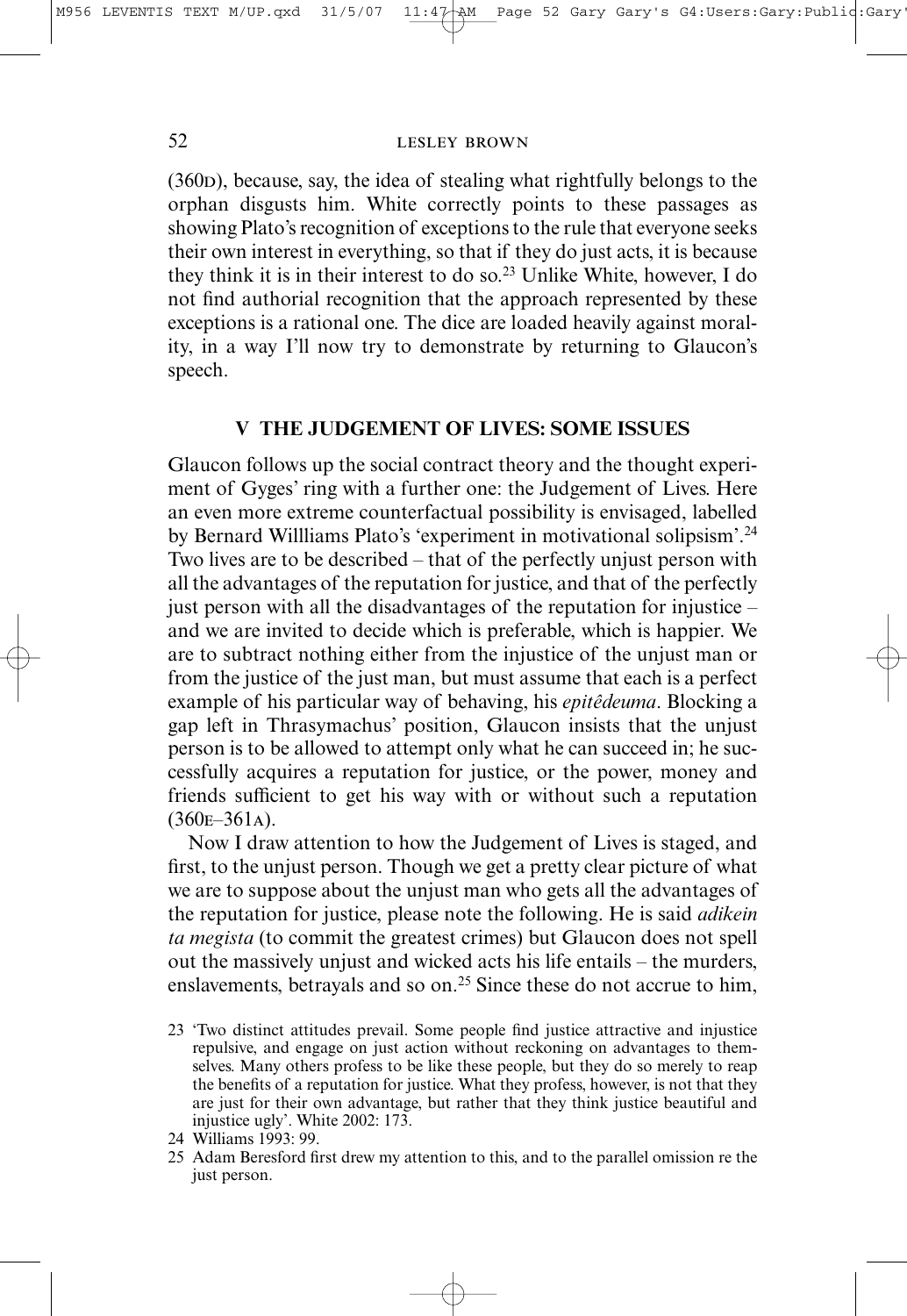but to others, why – Plato seems to ask – should we be interested in them in judging which life is preferable?

When we turn to the just person wrongly believed to be unjust, some interpretative problems arise. The first is: how should we envisage this? I distinguish two possible scenarios, which I label the Moral Loner, such as Socrates, and the Victim of Calumny, such as Hippolytus. If the just person is a moral loner, then the sense in which he is a just person thought unjust is that onlookers are mistaken *about justice.* We may think of Socrates: what he *does* is perfectly well known; the mistake is not about the nature of his acts, but about their being just or unjust. Whereas on the Victim of Calumny scenario, where the case of our just person thought unjust is like that of Hippolytus, the onlookers' mistake is not about what is just and unjust, but, more simply, about what he has been getting up to. Which does Plato intend the reader to imagine?

Since the figure of Socrates as the pre-eminently just person is so pervasive (cf.  $361c7$  and  $367D8-E1$ ), one might, with Bernard Williams, favour the first reading.<sup>26</sup> But I think we should prefer the second. As the Just man scenario is to be the mirror image of that of the Unjust man, then what we must suppose is a mistake about his lifestyle, about what he actually gets up to, since that was also true in the unjust man scenario: for him it was crucial that he doesn't get caught (361 $\alpha$ 4). So let's think of the just person as the victim of Calumny or Mistake.27

The second question in interpreting the Judgement of Lives is this: what are we to imagine about the just person in the thought experiment? Glaucon issues two injunctions:

- a. take away his reputation (3617: *aphaireteon to dokein*);
- b. strip him of everything except his justice, and put him in a situation which is the opposite of that of the unjust person.

To anticipate, I shall conclude that the injunctions in fact come to the same thing. But it is worth thinking of some of the many ways in which (b) might go beyond (a). In particular, what if the just person is to be stripped of his power of actually doing just actions, the power to pay his debts, to ransom prisoners of war, to succour orphans, to care for

<sup>26</sup> Williams 1993: 98–101 with notes. At n.46, p. 199, Williams suggests the two scenarios of Socrates and Hippolytus, citing for the latter Winnington-Ingram, *Hippolytus: A Study in Causation*, Entretiens Hardt, vol. 6, p. 185. The labels are mine, not Williams's.

<sup>27</sup> A second reason for favouring the Victim of Calumny scenario is that it makes more sense of the suggestion that a just person of this kind could escape the notice of the gods in being just.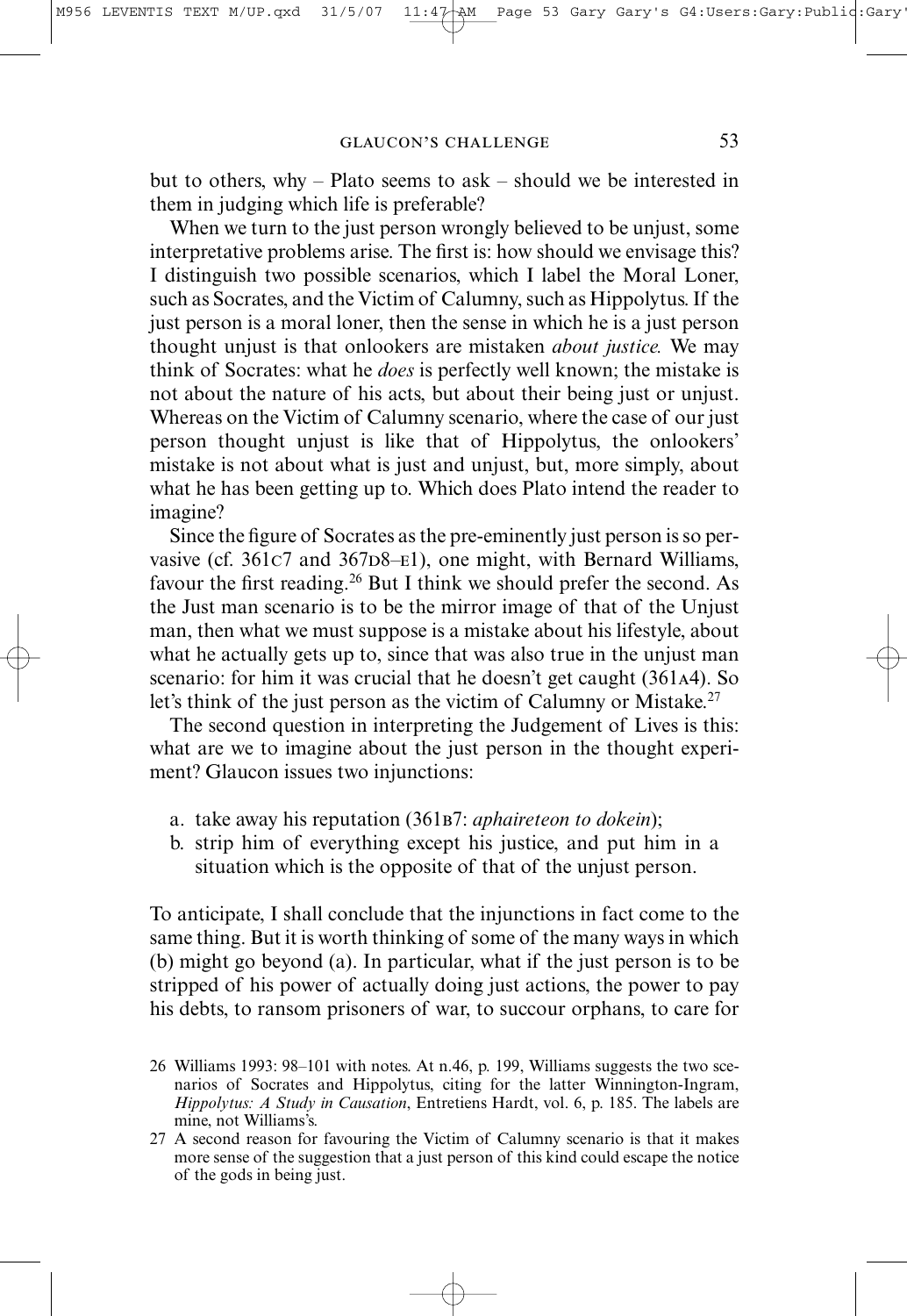his parents in old age, return deposits and so on? For those who hold what I have called ordinary moral convictions, it surely makes a huge difference which scenario we are asked to envisage: (1) a just man whose life consists of successful devotion to just causes and actions such as those listed above, but who through misrepresentation or misunderstanding suffers terribly for his false reputation for injustice; or (2) a man with a pure heart and good intentions but whose entire life is somehow so arranged (for instance, by stepmotherly nature) that he never succeeds in just action: never manages to keep a promise, pay a debt and so on *and furthermore* suffers terribly for his false reputation for injustice. Though a certain Stoic or Kantian approach might find as much moral value in (2) as in (1), ordinary moral convictions would naturally value (1) more highly.

Despite the language of (b), strip him of everything etc., it is pretty clear that the injunction is not meant to go beyond (a). Why? First, because immediately Glaucon reverts to the formula: let him do no wrong but have the reputation for supreme wrongdoing. And second, because when the Judgement of Lives was set up, we were told to imagine each as 'a perfect example of his particular way of behaving (*epitêdeuma*)' (3606).

So for Glaucon, stripping him of everything but his justice simply equates to removing his reputation and all the good things which accrue to him from that. But that passes over in silence something of huge importance: what he achieves in the world by his justice. That he is supremely successful in his practice of justice might seem to us pretty important in the question whether his life is preferable. But the way Glaucon is made to set up the debate shows that, for all of the parties to the argument (and, I am tempted to say, for Plato himself), it seems to be *of not the slightest relevance* what the just person achieves by the *epitêdeuma*, the practice of his *dikaiosunê*. Any good he achieves is another's good, and why should anyone care about that? (Remember we noted how Glaucon also did not trouble to describe the terrible deeds wrought by the unjust person, but only the good results which accrued to him.) Since the good done by the just person is not *idiai*, is not good for him, it is irrelevant to the discussion, apparently. But let's recall the oddball who 'didn't want to do any wrong or to take another's goods'  $(360<sub>D</sub>)$  – soon to be recalled by Adeimantus as the person who through some divine nature is disgusted at the idea of doing unjust acts. If we try to imagine his response to the Judgement of Lives, these considerations – what each person actually achieves in his life, how he interacts with others – would not, I suggest, be irrelevant.

Between the two injuctions ((a) and (b) above) comes a remark which raises another important issue about the Judgement of Lives.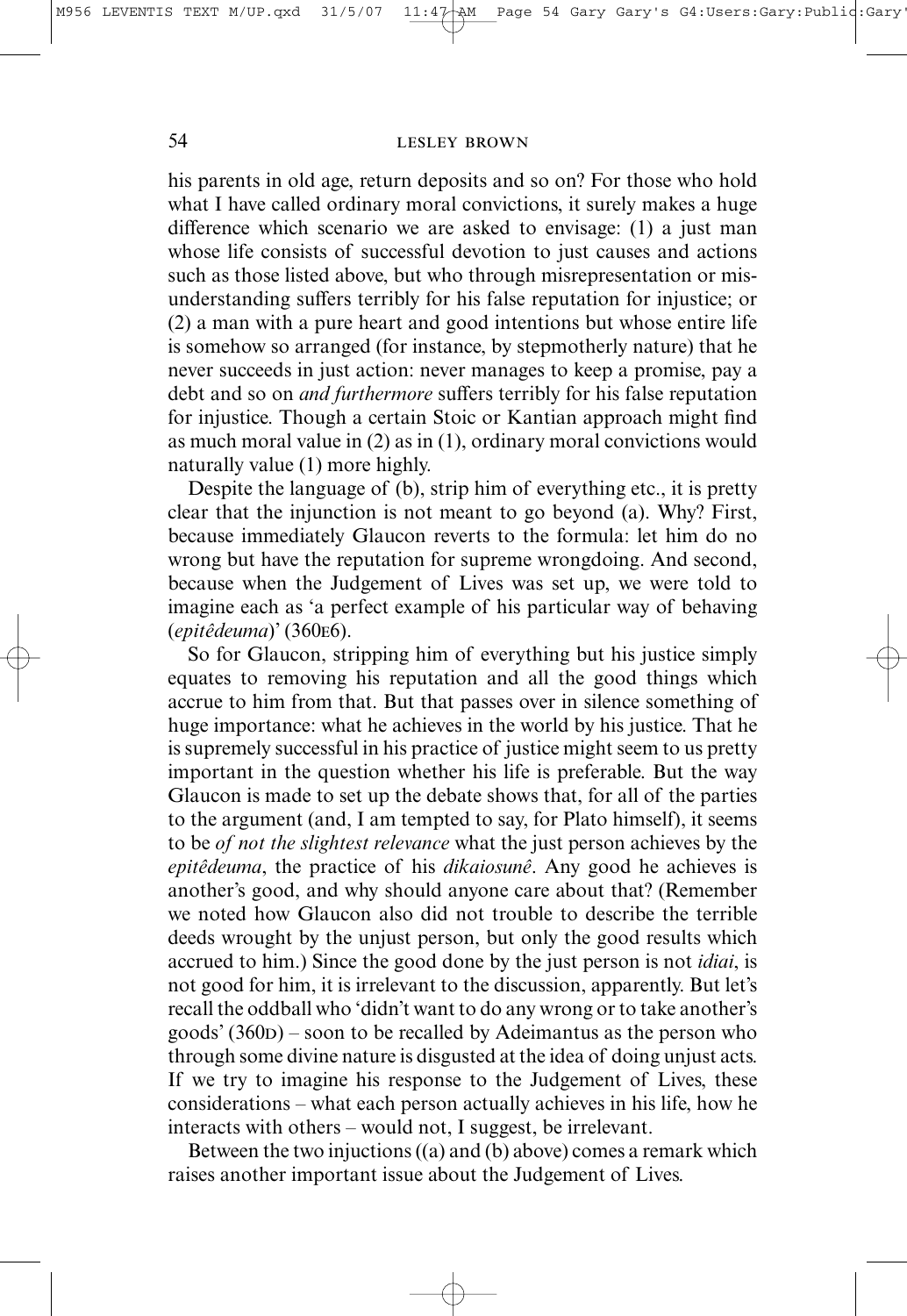We must remove the just person's reputation for justice, for otherwise 'it will not be clear whether his motive for being just was a desire for justice or a desire for the rewards and the recognition' (*eite tou dikaiou eite tôn doreôn kai timôn heneka toioutos eiê*).  $(361c2-3)$ 

It is this remark which leads commentators to say that Plato here is making Glaucon give a condition for being a truly just person, viz., that the person must act *tou dikaiou heneka*. <sup>28</sup> I think this is correct, and that the function of the Judgement of Lives is both to say what it is to be just, and to pose the question of whether the life of the just person, so understood, is preferable to that of the unjust person. But it is more controversial what it is to act *tou dikaiou heneka*. Here are some possibilities:

- A. The just person is the one who chooses just acts and does them because they are just (that is, not for some ulterior motive such as rewards, reputation, avoidance of punishment and so on).
- B. The just person values/cares for justice for its own sake.<sup>29</sup>
- C. The just person values justice as an intrinsic good to himself.

In so far as he is appealing to an everyday conception of what it is to be a just person, Glaucon at least intends (A), as the remainder of the sentence quoted above makes clear. It may be thought that (A) and (B) amount to the same thing, though (B) may have the extra implication that to value justice for its own sake is to value it regardless of *any* consequences just acts may have. If so, (B) goes beyond (A). I shall argue that, contrary to appearances, (C) is quite different from both the others.

Exactly what (A) entails is a controversial matter, not so dissimilar from the issues of what Aristotle intends by his insistence that the virtuous person is the one who chooses virtuous actions 'for themselves', and by his other formulation: because of the noble (*hoti kalôn*). I suggest that the ordinary moral convictions on which Glaucon is here drawing would hold the following. To do just acts *tou dikaiou heneka* is for those acts themselves, and the concerns which prompt them – providing for the orphans, making your elderly father comfortable, returning the deposit or whatever – to be the reason for what you do, rather than any ulterior motive of reward, good reputation or whatever. 'Doing just acts for the sake of the just' may well not even require the

<sup>28</sup> Irwin 1999: 182.

<sup>29</sup> Irwin 1995: 258. Most translations support Irwin, if 'acting for the sake of justice' is the same as 'caring for justice for its own sake'. For instance, Griffith, quoted above; Williams 1993: 98, 'it will then be unclear whether he is just for the sake of justice, or for the sake of the honours and rewards'; Grube 1992, 'for the sake of justice itself'.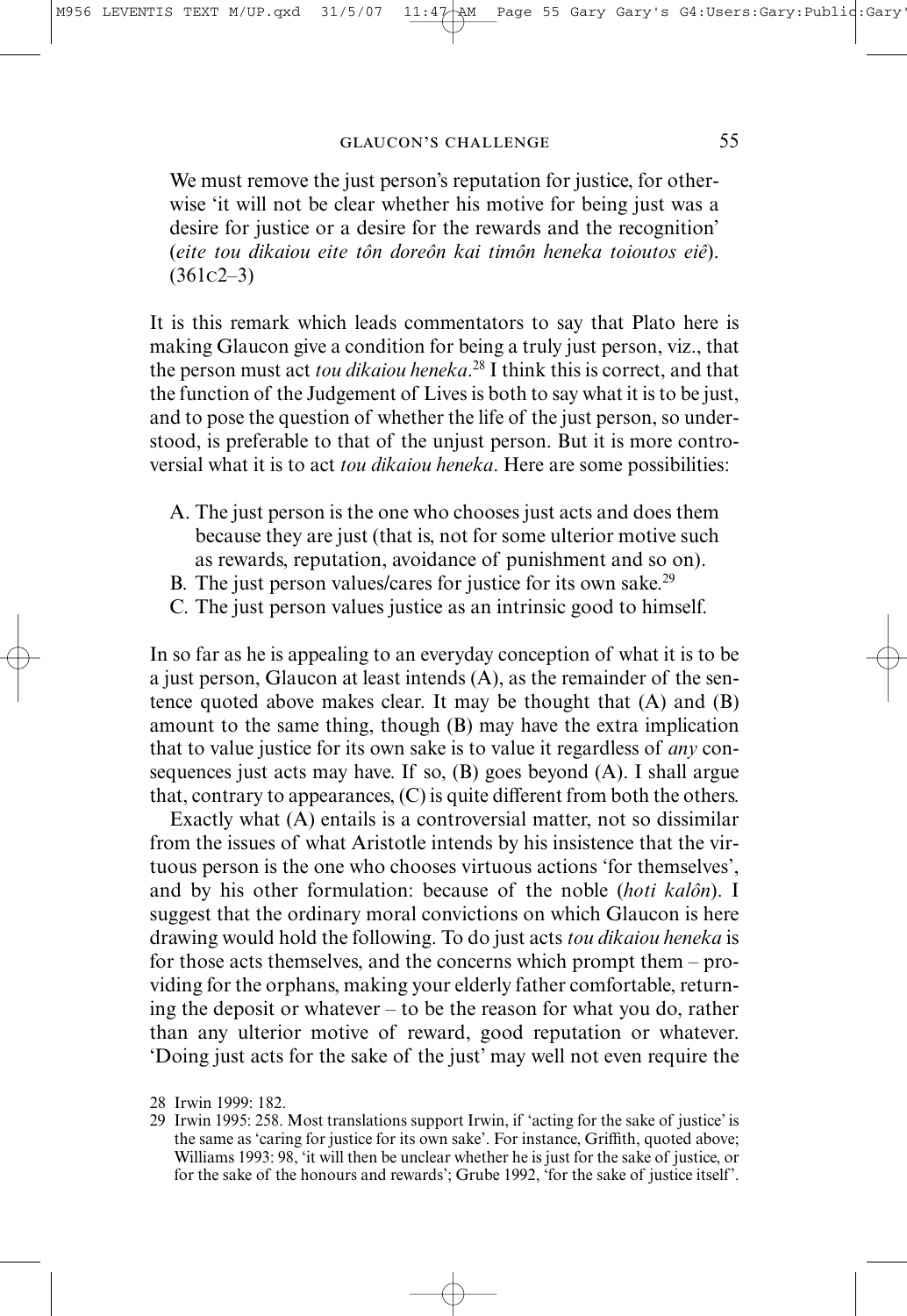person to have the thought that his act is just, and I feel more sure that it does not require the agent to 'care about justice for its own sake', though of course these extra conditions may well obtain. It is important here to remember that acts described as *dikaia* are a far wider range than acts we would label just. Recall (cf. section II) the list of 'vulgar' unjust acts at  $442E-443A$ .

An everyday example of someone whose conduct which might be described thus comes in a speech of Lysias.<sup>30</sup> The speaker claims that his father, as well as doing various services to the *polis*, privately provided money for dowries, ransoms and burials, 'thinking a good man should help his friends, even if no-one should know about it'. What the speaker claimed need not of course have been true but it must at least have been faintly plausible. I suggest that the speaker is claiming, in effect, that his father did these things *tou dikaiou heneka* and not for the honours which such deeds might reap if publicly known.<sup>31</sup>

But now I want to bring out the sharp difference between that everyday understanding of what it is to be just person – that you act *tou dikaiou heneka* in the sense I've described – and what Glaucon and Adeimantus ask of Socrates, when they say they want to hear justice praised itself for itself, and to hear what power it has, by itself, in the soul of the possessor. In effect they are saying: 'Most people think justice is one kind of good to the possessor (the kind which is burdensome in itself but has indirect consequences which are good). We want you to show that justice is another kind of good to the possessor.' And, as we know, Socrates accepts the challenge in that very form. Once Socrates has delivered his account, to the satisfaction of all parties, does it follow that the just person – who recognises that justice is this other kind of good to him – acts *tou dikaiou heneka*? Not on any natural understanding of that phrase, I submit.<sup>32</sup>

Put in terms of the three interpretations above, the point is this. (A) is (I suggest) the natural understanding of the condition of what it is to be a just person. (A) is often equated with (B), and it is easy to see how it is possible to slide from (B) to (C), though in truth they are surely very different, given that (C) speaks of valuing justice *as a good for oneself*. The upshot is that Glaucon's speech contains an unstable

<sup>30</sup> Lysias 19.59, quoted in Dover 1974: 222.

<sup>31</sup> Compare Demosthenes *Oration* 16.10.5 'Then it will be obvious to everyone that you want Messene to exist not because it's just (*tou dikaiou heneka*) but because of your fear of Sparta.'

<sup>32</sup> I here disagree with Irwin 1995: 258: 'In focussing on virtues and motives, Plato is not abandoning common intuitions about justice.' I think that the reinterpretation (as (C)) of the condition that a just person act *tou dikaiou heneka* does, subtly, take Glaucon and Socrates far from the common intuitions about moral motivation.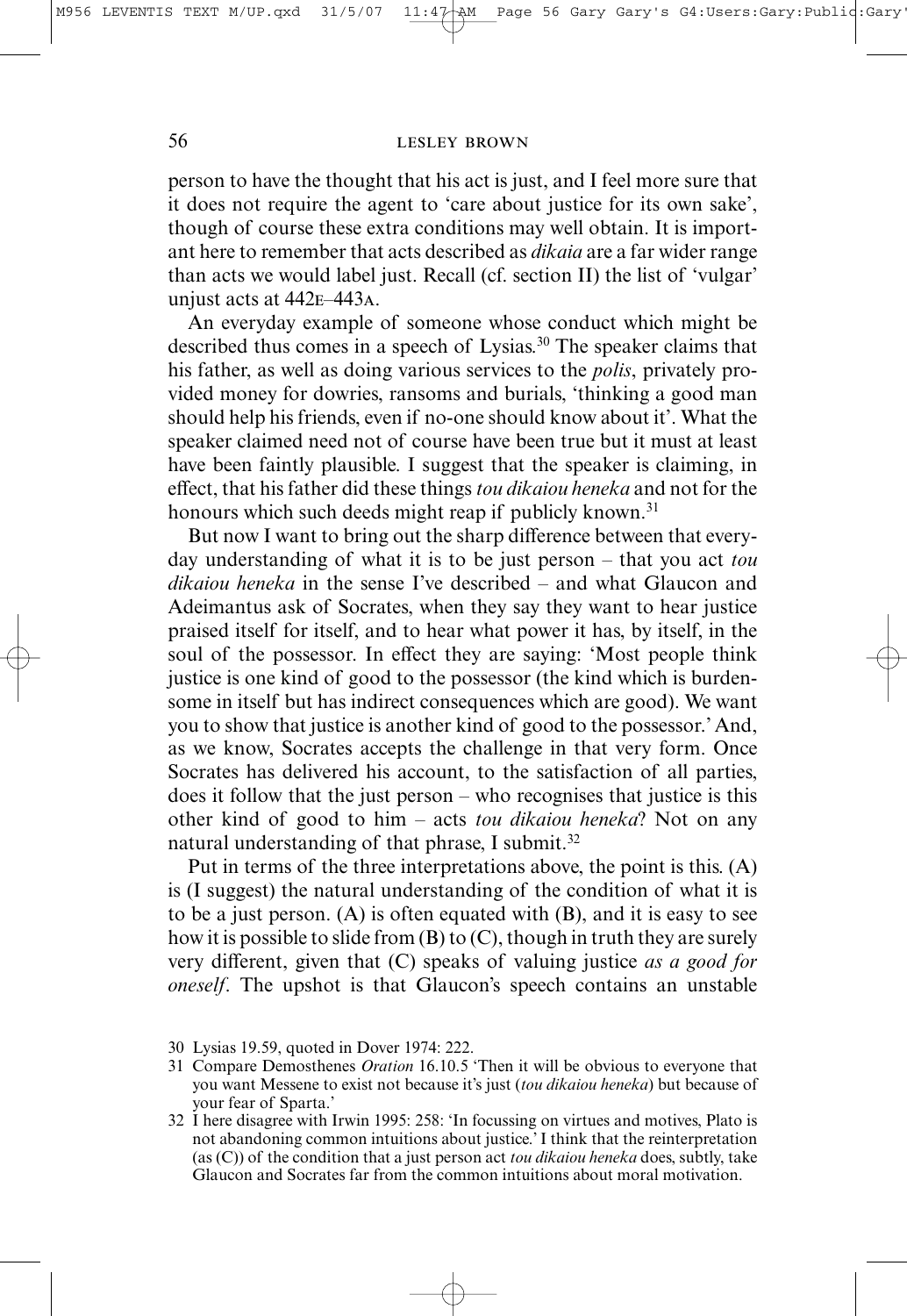amalgam of the assumptions of 'ordinary morality', as exemplified in 361c quoted above, and his own egoist take on the matter, as exemplified in (C). But while ordinary morality assumes, correctly, that being just gives you reasons for action which are quite independent of your own good or happiness, Glaucon's challenge shows that he cannot accept or even fully understand this, despite his using the 'ordinary moral language' of acting *tou dikaiou heneka*.

# **VI CONCLUSIONS FROM THE DISCUSSION OF GLAUCON'S DISCOURSE**

Let me draw out some morals of this examination of some details in the discourses of Glaucon and Adeimantus. First, we get glimpses which show that they both recognise an oddball, someone whose acts are not motivated exclusively by desire for their own good or happiness, but by moral considerations. Second, all parties to the debate assume that the only *rational* motivation is a desire for one's own happiness (compare the presuppositions of the three classes of goods); thus oddballs are regarded as foolish, though doubtless also as high-minded. Third, the Judgement of Lives is constructed in such a way that what might seem to us (and to the people I have labelled oddballs) highly salient matters when we come to judge which life is preferable – the dreadful crimes of the one, and the massively beneficial acts of the other – are passed over in almost complete silence, since only the good or bad *for the agent* is deemed to be a relevant consideration. Fourth, in the requirement that a just person act *tou dikaiou heneka*, we get another glimpse of ordinary morality: the everyday thought that a just person is, say, the one who paid for dowries simply to help his poor neighbours, or the one who repays his debts from a concern to give the other what he owed him, and not merely to avoid a lawsuit. It is unclear to me how close this need be to the Kantian thought which the phrase 'caring for justice for its own sake' suggests. It is certainly a long way from what underlies Glaucon's request that justice be shown to be good in itself, since that proves to mean: show that it is a special kind of good for the agent himself. The truly just person, on this new understanding, is the one who acts for the sake of a special kind of good for himself – a far cry from the everyday understanding of the demand that a just person act *tou dikaiou heneka*.

# **VII SOCRATES' RESPONSE TO GLAUCON'S CHALLENGE: PRICHARD VINDICATED**

It may be objected that I am being unfair in criticising the egoist stance revealed by Glaucon in his challenge to Socrates. After all, Glaucon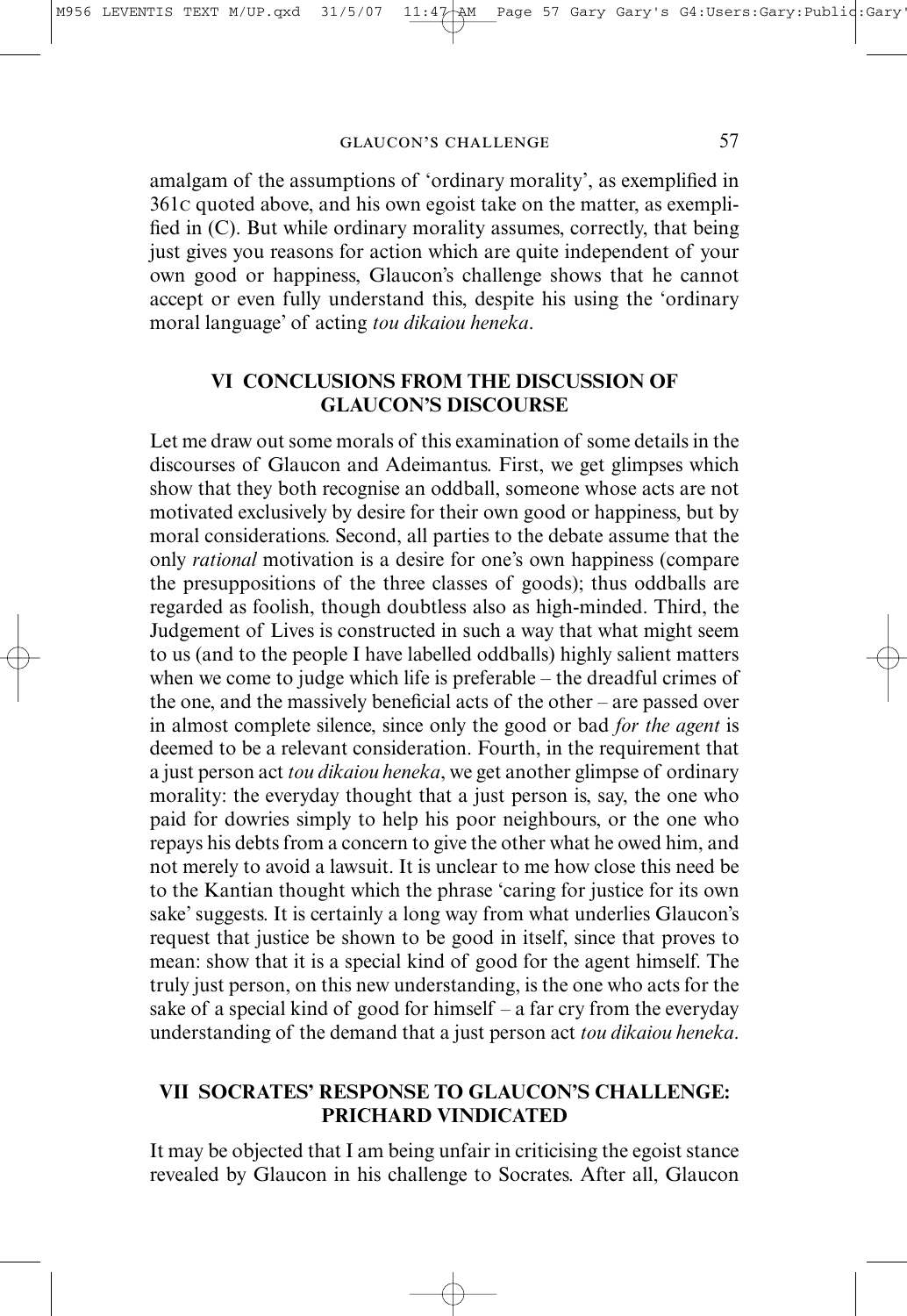rehearses points and theories propounded by others.<sup>33</sup> The challenge he puts to Socrates is a sophistic one, and that accounts for the stress on external sanctions and on selfish motives.<sup>34</sup> But it remains true that Glaucon's own request to Socrates is that he show justice to be a supreme good for the agent himself, and that in setting up this request he shows no understanding of the kind of reasons a just person has for their actions. But, the objector will continue, this criticism still focuses on the discourse of Glaucon, and we should look at the response Socrates makes to the challenge.

My reply is that, had Plato rejected this approach root and branch, he could have made Socrates refuse to accept the challenge Glaucon issues. But Socrates welcomes it, and provides Glaucon with exactly what he asks for: a defence of justice and of just acts in terms of the agent's own good (albeit a good of a very rarefied kind). I stand by the claim I made at the outset, that *all* parties to the debate, Socrates as well as the others, 'omit something important in ignoring and/or distorting everyday moral views'. The key evidence comes towards the end of the reply Socrates makes to the challenge. After developing his analogy between individual and city, and after discussing the division of the soul and the nature of the virtues in an individual soul, Socrates concludes the search into what justice is for an individual in a well-known passage, 443c9–444A2. Justice for an individual is an internal version of 'each doing its own', when the elements of a person's psyche are correctly harmonised. And by showing that justice is this kind of internal harmony, Socrates intends to have shown that it is the just person who is the happier.<sup>35</sup> The eloquent speech concludes thus:

In all these situations he believes and declares that a just and good action is one which preserves or brings about this state of mind [i.e. the harmony of the soul's elements] – wisdom being the knowledge which directs the action. An unjust action, by contrast, is any action which tends to destroy this state of mind – ignorance, in its turn, being the opinion which directs the unjust action.  $(443E4 - 444A2)$ 

Recall the distinction (section I) between the questions 'Why should I be just?' and 'Why should I do this, that or the other just act?' If we look at the wider context, the upshot is that justice is supremely worth having since it is a harmony of the parts of the soul, analogous to

<sup>33 358</sup>3, 'they say'; 3595, 'according to this theory'.

<sup>34</sup> Sarah Broadie urged this line of argument at the fourth Leventis conference.

<sup>35</sup> Cf. n.16.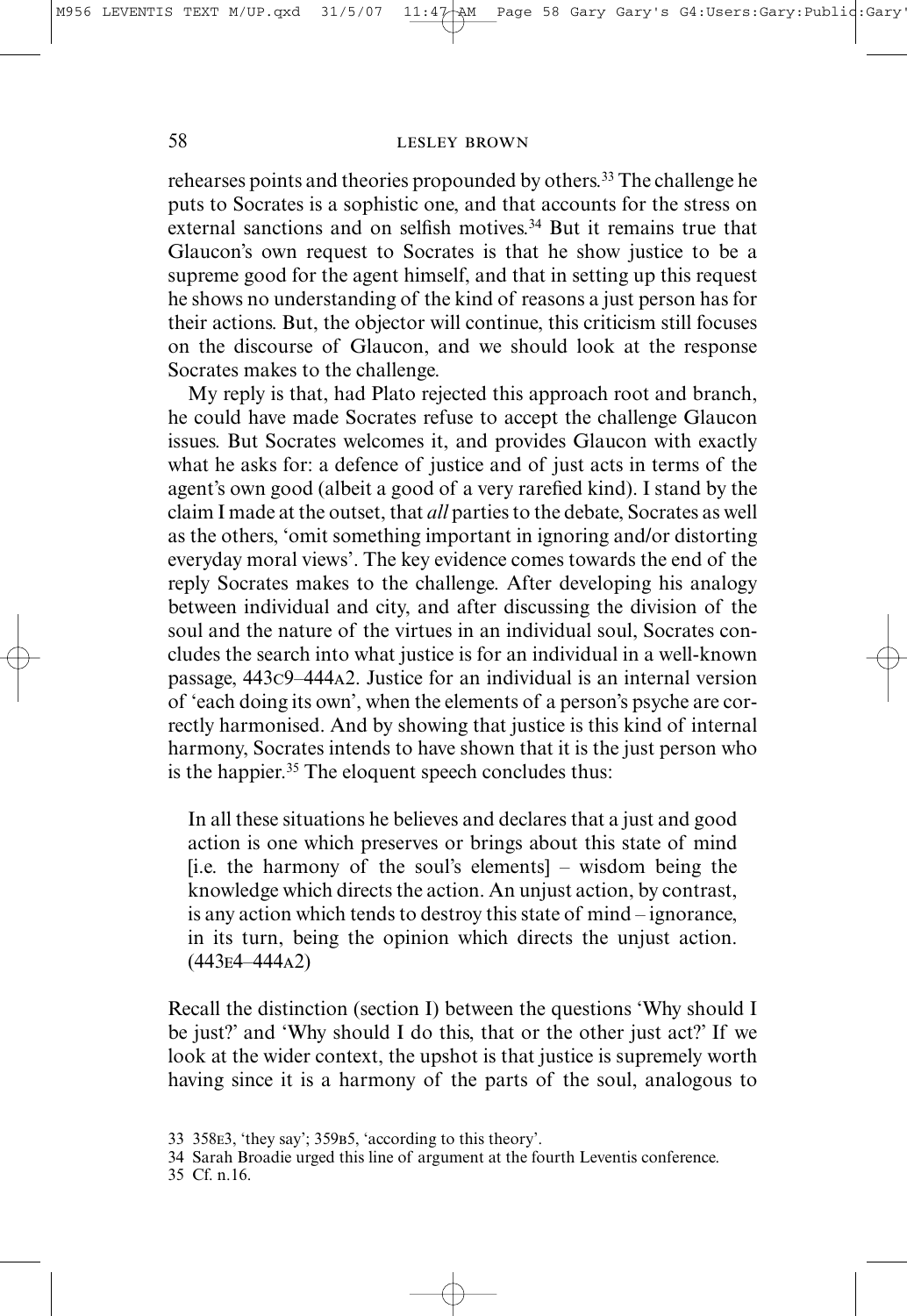bodily health. This answers the question 'Why should I be just?' But the extract quoted is about just and unjust *actions*, claiming that just actions are those which promote this excellent state of the soul. The extract gives Socrates' answers to two questions: 'What makes a just act just?' and 'Why should I do this, that or the other just act?'36 The answer suggested to the first question seems extraordinary, and it is hard to know how seriously it is meant. It is to suggest, as the criterion for calling an action just, that it promotes a state of internal harmony in the agent.37 The answer to the second question is exactly the one which rational egoism/eudaimonism demands, but it too seems quite unsatisfying. Like Glaucon and Adeimantus earlier, so too here Socrates fails to recognise that a just person has reasons for just action *of a quite different kind* from an appeal to one's own good. What I have called ordinary moral convictions (glimpsed in the oddballs who are scorned in the brothers' speeches) recognise this, and I agree with Prichard that it is a fatal flaw in Socrates' account in the *Republic* that it does not do so.

#### **Bibliography**

- Annas, J. (1981), *An Introduction to Plato's Republic*, Oxford: Clarendon Press.
- Cairns, D. (1993), *Aidôs: The Psychology and Ethics of Honour and Shame in Ancient Greek Literature*, Oxford: Clarendon Press.
- Cooper, J. (1999), 'Plato's theory of human motivation' in *Reason and Emotion*, Princeton, NJ: Princeton University Press, 118–37.
- Dover, K. J. (1974), *Greek Popular Morality in the Time of Plato and Aristotle*, Berkeley: University of California Press.
- Griffith, T. (2000), Plato, *The Republic* (translation), Cambridge: Cambridge University Press.
- Grube, G. M. A. (trans.) (1992), *Plato's Republic*, revised C. D. C. Reeve, Indianopolis: Hackett.
- Heinaman, R. (2002), 'Plato's division of goods in the *Republic*', *Phronesis* 47.4, 309–35.
- Irwin, T. H. (1995), *Plato's Ethics*, Oxford: Oxford University Press.
- 36 This passage provides excellent support for the claims made by Prichard quoted at the opening of this essay.
- 37 Annas 1981: 160 takes a different view. She regards this passage as containing an 'idea which is to become much more developed in Aristotle's ethics (and those of the Stoics): the good man is the norm for just action. . . . the just man identifies the just action by reference to the state of psychic harmony which is Platonic justice, not by reference to lists of duties accepted from any external source'. This sympathetic reading seems to overlook an important difference between Socrates' proposal to identify as a just act one which *produces* psychic harmony (i.e., justice in the individual), and Aristotle's view by which a just act is the act a just person would do in the circumstances. Annas's Aristotelian reading of the passage cannot succeed, I think.